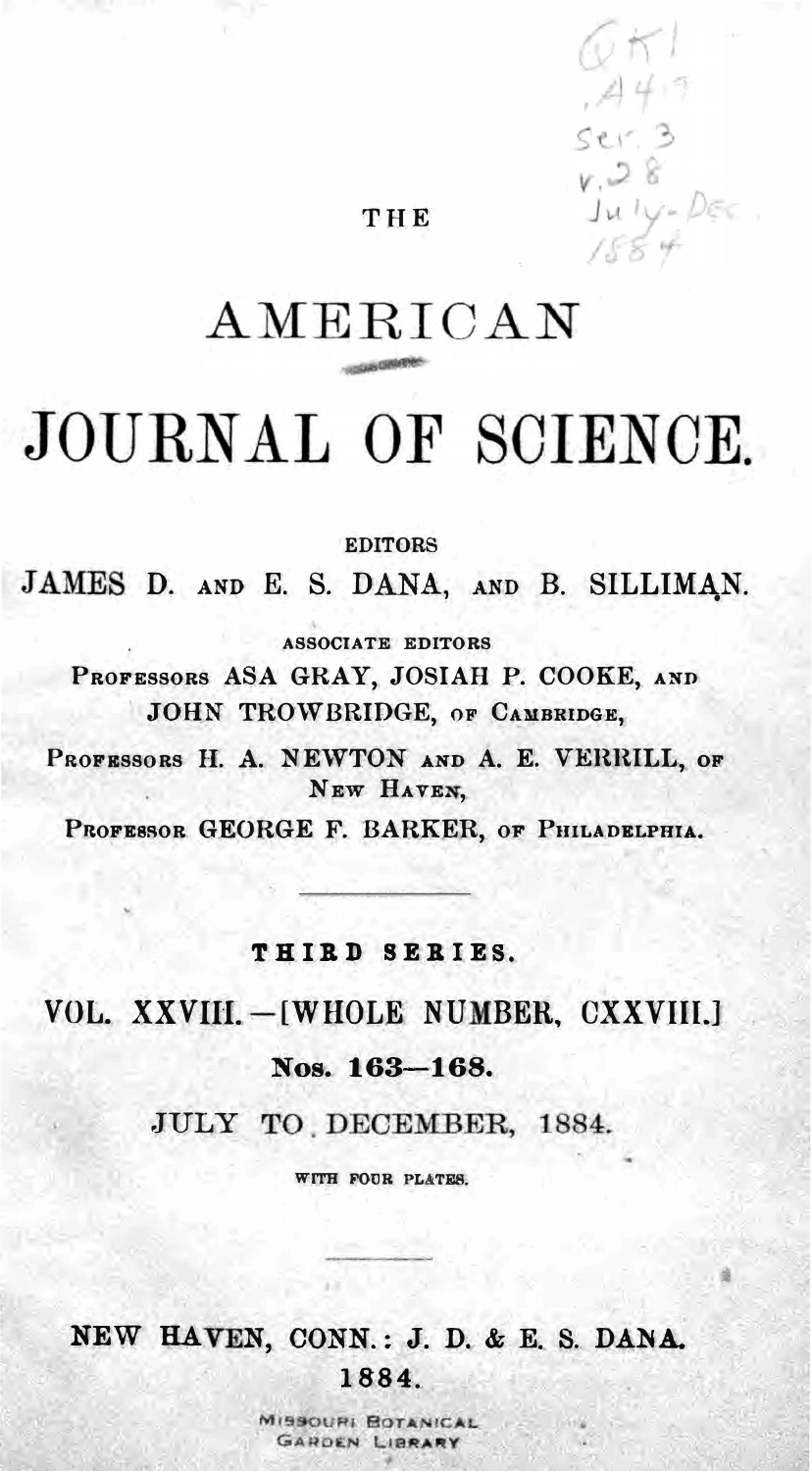#### A. W. Jackson—Colemanite, a new Borate of Lime. 447

quartzites and itabirite serie<sup>s</sup>, its rarity here is very noticeable. The quartz sand obtained by washing the decomposed gneis<sup>s</sup>, as well as that from the quartzite bed at Santa Luzia, was in well formed doubly terminated crystals.

The gold of this region is excessively fine. A number of specimens from São Gonçalo and Santa Luzia examined microscopically showed distinct crystalline grains, with sharp, well defined angles. Nothing of a leafy character or resembling the flakes on limonite described in the preceding article were noticed. The grains range in size from  $0.05$  millimeters for single crystals up to 0.4 millimeters for agglomerations of sev-. eral crystals, and present the same characters as those obtained by dissolving the a<sup>r</sup>senopyrite of the Morro Velho vein. As a company has been recently organized to reopen the São Gonçalo mines by the hydraulic method it is to be hoped that further details regarding this interesting region may soon be obtainable. As already mentioned, a few small gold-bearing quartz veins occur, and in future examinations under more favorable circumstances it may be possible to determine something bearing on the question as to whether or not these veins have been enriched from the adjacent rock.

#### ART. LV. - On Colemanite, a new Borate of Lime; by A. WENDELL JACKSON.

A NEW borate of lime has recently been determined by J. T. Evans, of the California Academy of Sciences. His analysis fixes its formula as follows:

2CaO. 3B<sub>2</sub>O<sub>3</sub>. 5aq.

It differs from pandermite in containing five instead of three molecules of water. Its main interest lies however in its morphological relations. Mr. Evans kindly sent me a crystal for investigation and subsequently I obtained from another source twenty other crystals. They are all small, colorless and in the main with faces in good condition. The examination in the polariscope showed that the crystals were monoclinic. The plane of the optical axes is normal to the clinopinacoid and makes an angle of 83° 25' with the chief axis (in front). With a primitive form having

 $\dot{a}: \bar{b}: c = 0.774843: 1: 0.540998$  and  $\beta = 69^{\circ} 50' 45''$ 

### I have determined already the following forms:

•